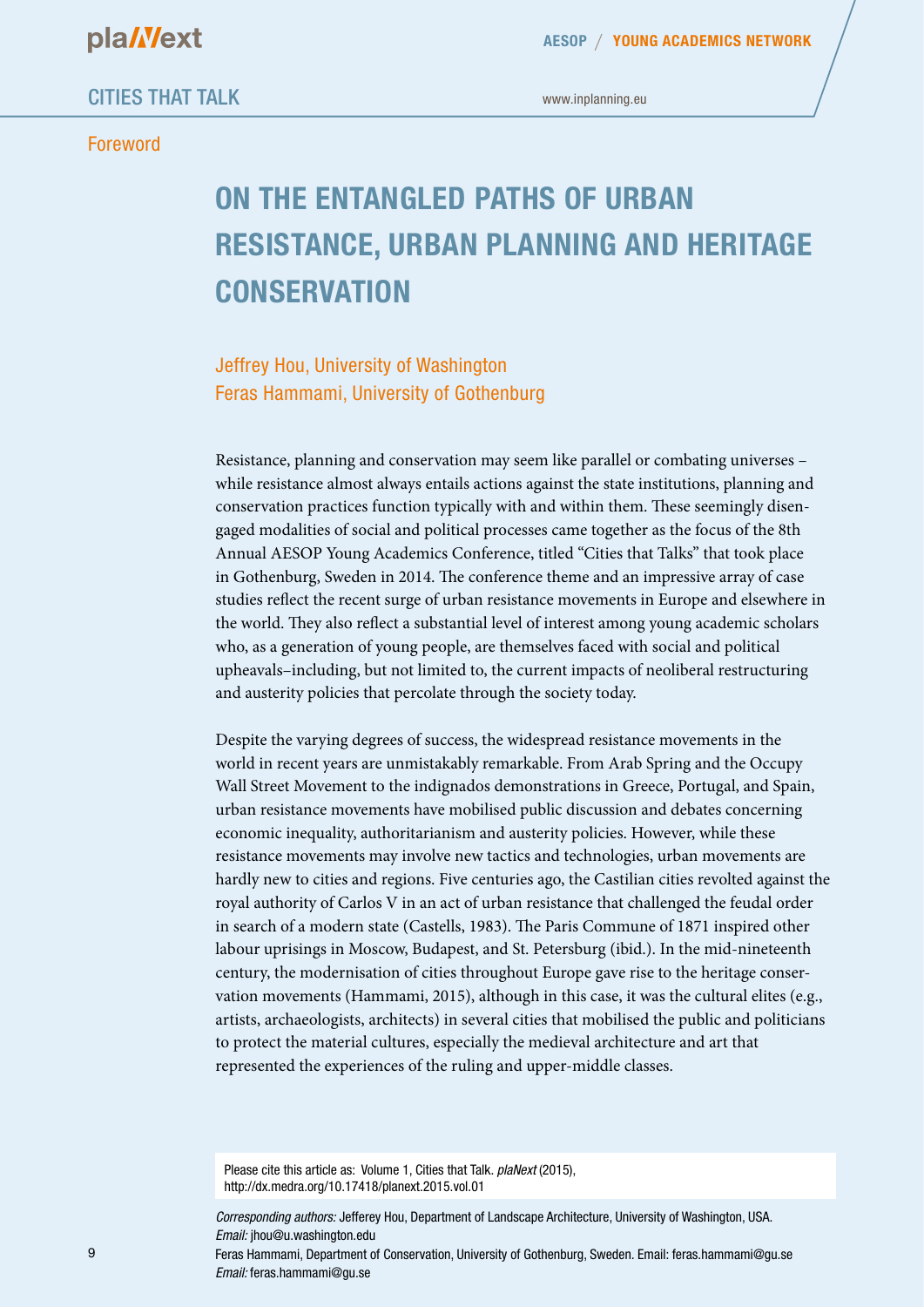

**AESOP YOUNG ACADEMICS NETWORK**

### CITIES THAT TALK

www.inplanning.eu

Hou, J. and Hammami F.

As discussed in the Cities that Talk Conference, urban resistance are often seen as challenges to city planning and heritage conservation. As challenges to the predominant modes of practice, resistance movements have also played an important role historically in shaping the discourses and practice of city planning and heritage conservation. In the United States, the revolts against Urban Renewal in the 1950s and 1960s resulted in the introduction and requirement of participatory process into planning, specifically the Model Cities Program, as well as catalysing the historic preservation movement. Generations of planners and designers have since worked to democratise the planning process, and a body of knowledge has emerged since then that addresses the social complexity of planning practices, including that of advocacy planning and community development. Similarly, American environmental movements in the 1960s have led to the legislations of Clean Air Act and Clean Water Act, among others, that serve as legal basis for environmental planning.

In Europe, similar revolts resulted in new urban policy discourses with a specific focus on social inclusion. For example, the development plans to modernise the Swedish working class district of Haga and the Danish former military barracks district of Christiania have been inspired by, but also given rise to, various forms of resistances against urban rationalism and neoliberal development not only in these countries but also throughout Northern Europe. The urban riots in the suburb of Lyon resulted in an 'anti-ghetto' urban policy in France. A series of urban riots against marginalisation and cultural assimilation was instrumental in facilitating the change (Mucchielli, 2009). In the former "Eastern Bloc," the diverse post-Soviet protests against bureaucracy and centralised governments promoted new planning ideals based on civil society representations and public-private partnerships. The recent protests in Istanbul against the re-construction of the Ottoman military barracks in Gezi Park came with calls for new urban governance in Turkey with civil society organisations as a new partner.

Similar processes can also be found in Asia. In Hong Kong, public housing was arguably introduced in response to social unrest and fear of communist organising in the 1950s (Smart, 2006). In Japan, public protests against air and water pollutions have resulted in the introduction of public participation in the 1960s (Nishimura, 1999). In Taiwan, mobilisation by heritage activists against demolition of historic landmarks have led to legal protection of heritage sites and the emergence of local identities as part of a nationbuilding movement beginning in the 1990s. In Palestine, the restoration and renovation of several historic buildings across the West Bank by local activists have prompted the Palestinian Authorities to not only prioritise heritage in their "national" policies for development and endorse a new conservation law in 1996 (postponed by the Israeli government since then) but also to use heritage as a tool to fight Israeli occupation (Hammami, 2012).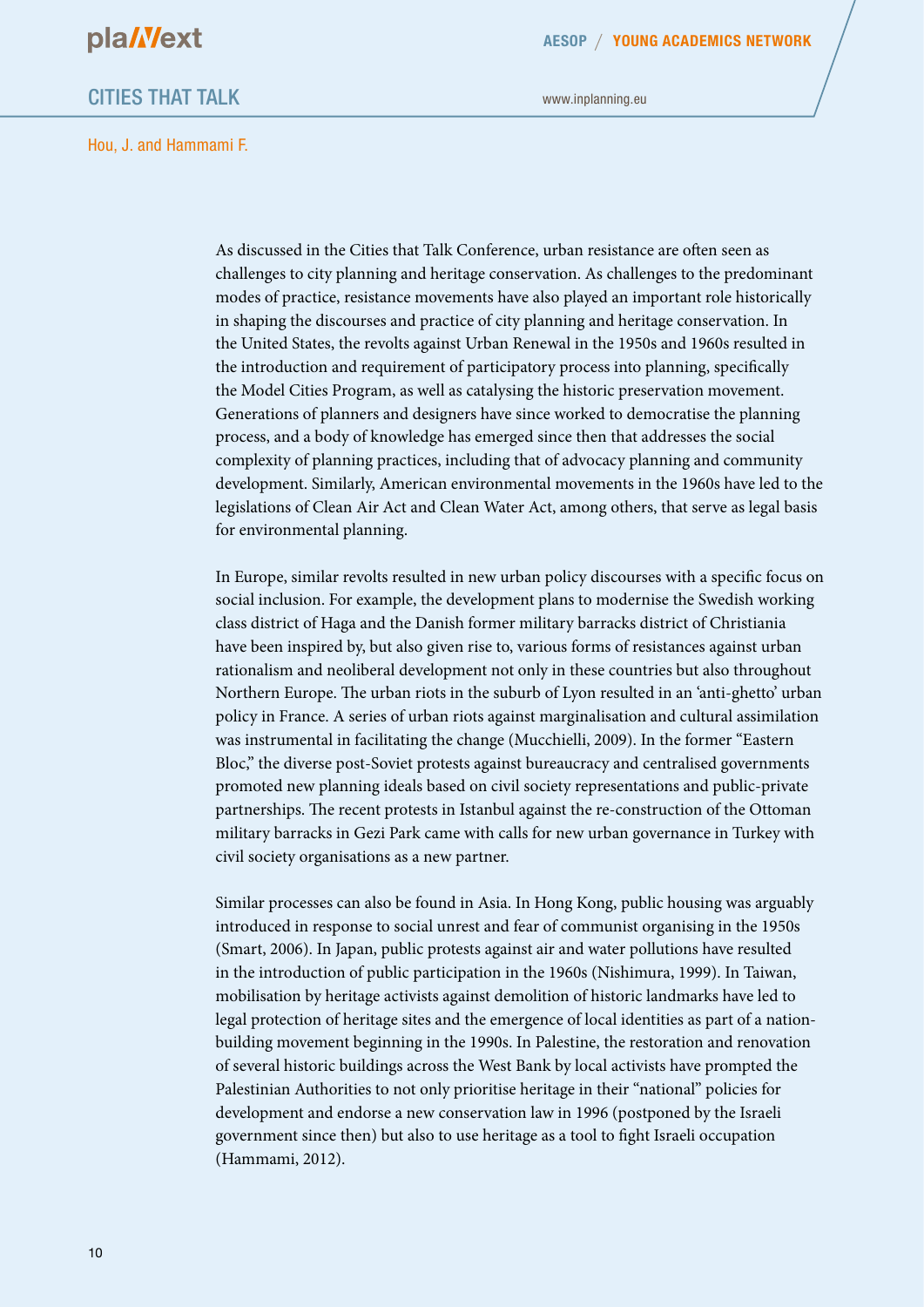www.inplanning.eu

#### ON THE ENTANGLED PATHS OF URBAN RESISTANCE, URBAN PLANNING AND HERITAGE CONSERVATION

These examples not only show that urban resistance have promoted changes in planning and urban policies but also demonstrate how resistance, planning and conservation have had an entangled history that goes back to the founding of these disciplines in modern history. The emergence of modern urban planning as a profession (at least in the West), in short, came as a resistance against the political institution in the 19th century that fail to address issues of overcrowding, sanitation, and epidemics. A similar observation can also be made with regard to the emergence of heritage conservation as a profession itself. The latter in the European context came in response to the large-scale destruction of, among others, medieval cities and the governments' ambitions then to build modern cities with "advanced" forms of urban morphologies and infrastructures.

As professions developed and as discourses and practices became institutionalised over time, the narrative of resistance and entanglement seemed to have gotten lost, at least until the emergence of a recent body of literature that began to explore new relationships in these entanglements. Within planning, the discourse of insurgency and insurgent planning has been important in foregrounding the role and practices of subaltern groups in resisting the predominant urban governance. With insurgent citizenship, and insurgent urbanism as its spatial mode, Holston (1998) calls for a rethinking of the social in planning, as rooted in the heterogeneity of lived experience, contrary to the formalised, reductionist state institution. Other planning scholars have since used insurgency to conceptualise spatial and social practices of marginalised groups against, or outside of, the official planning regime. In particular, Miraftab (2009, p. 33) describes insurgent planning as a set of counter-hegemonic practices by marginalised groups. In other words, the subaltern groups are engaged in a sort of planning practice albeit not formally recognised by the state.

However, in characterising insurgent planning as counter-hegemonic, the discourse of insurgent planning seems to have sustained the dichotomy between formal and informal, legal and illegal, planning and resistance. It is in this context that Perera's (2009) analysis is helpful. He argues that insurgent acts are often entangled with formalised systems, rendering the absolute distinction in spatial terms often futile or impossible (Perera, 2009). In the edited volume *Cities for Citizens,* Douglass and Friedmann (1998) also examined the intersection of civil society actions and planning that include cases of "counter-planning" as engaged by subaltern groups such as those engaged in environmental politics in Los Angeles (Keil, 1998). They argue that these civil society actions represent claims and struggles "not to overturn the state, nor to replace it, but to transform the state in ways that will serve all of its citizens, and especially the less powerful" (Douglass & Friedmann, 1998, p. 2).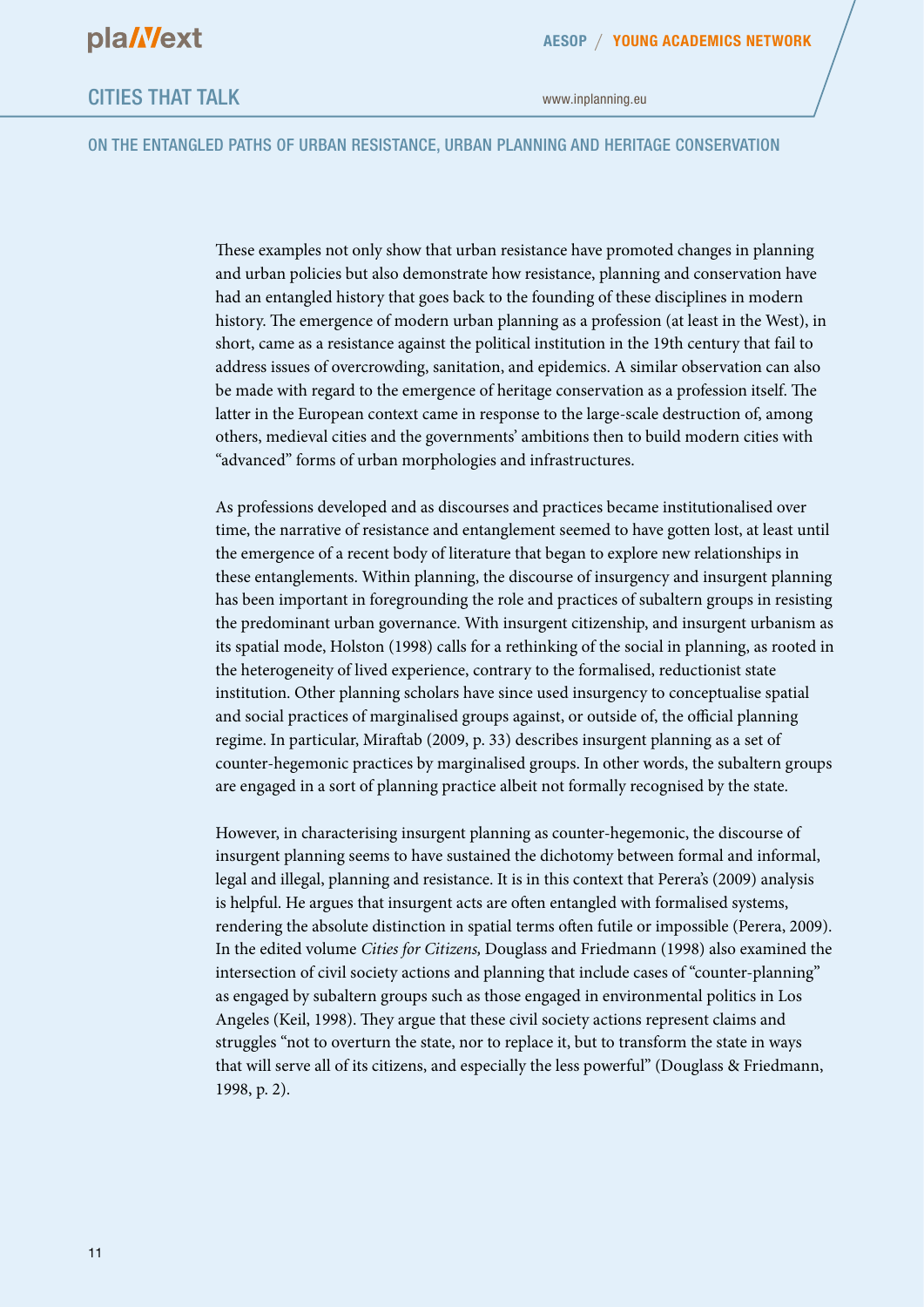

**AESOP YOUNG ACADEMICS NETWORK**

### CITIES THAT TALK

www.inplanning.eu

Hou, J. and Hammami F.

The entanglement of institutionalized planning and everyday resistance is on vivid display particularly in the cityscapes of Asia. In a case study of markets in the port city of Kaohsiung, Taiwan, anthropologist Ching-Wen Hsu (2013) examines the informal organisation of activities by illegal vendors that co-exist with the operation of the formal market. In *Insurgent Public Space* (Hou, ed., 2010), a number of authors examine similar forms of placemaking by communities and social groups that occur often at the border of the regulatory domain. In his earlier work on local environmental movements in Taiwan, Hou (2001) looks at how local activists simultaneously engaged in acts of protests and organised resistance as well as alternative planning processes and engagement in the institutional process. The combination of actions constitutes a hybrid form of resistance and planning that was far more effective than either type of actions alone.

The emerging field of critical heritage studies (CHS) has also focused on such entanglement and have promoted new debates questioning the traditional approaches that seek to conserve the past for the future as well as other recent ones that seek to use the past in, and for, the present (Smith, 2012; Harrison, 2012). These debates recognise the growing role of popular activism against the assimilation of the public and the States' imaginary common of the past that formed a basis for nation building in many countries. Harvey (2001) uncovers a historic process of 'heritageisation' that has begun in the West and was exported to the former colonies of several Western States (Lowenthal, 1985). For him, the process is "not only driven by certain narratives about nationalism and Romantic ideals, but also a specific theme about the legitimacy and dominant place in national cultures of the European social and political elite" (Smith, 2006, p. 22). Smith (2006) sees this process as an 'authorised heritage discourse' that has gained a partial global reach through UNESCO's Convention Concerning the Protection of the World Cultural and Natural Heritage (1972) and its designation of 'outstanding universal values' (Hammami, 2012).

Protests against the authoritative power of this heritage discourse have erupted across the globe, supported by the international calls for social inclusion of minorities. Specifically, the 1972 World Heritage Convention has been heavily criticised for being "Eurocentric, restrictive and excluding" (Bennett, 2004). Among others the Japanese government rejected the convention due to its focus on "specific monuments, landscapes, and sites that represent universal values, rather than linking them with the domestic cultural manifestations that inform people's identities" (Londres Fonseca, 2002, p. 9). Such critiques encouraged more contextually situated initiatives, including the Burra Charter (1981) and UNESCO's report 'Our Creative Diversity' (1995). Together with other initiatives, they have resulted in the recognition of the culture of non-monumental societies (e.g. Bedouins, tribal communities, Roma people), and introduced to the "global heritage discourse" new terminologies, including 'rights', 'diversity', 'communities' and 'pluralism'. This has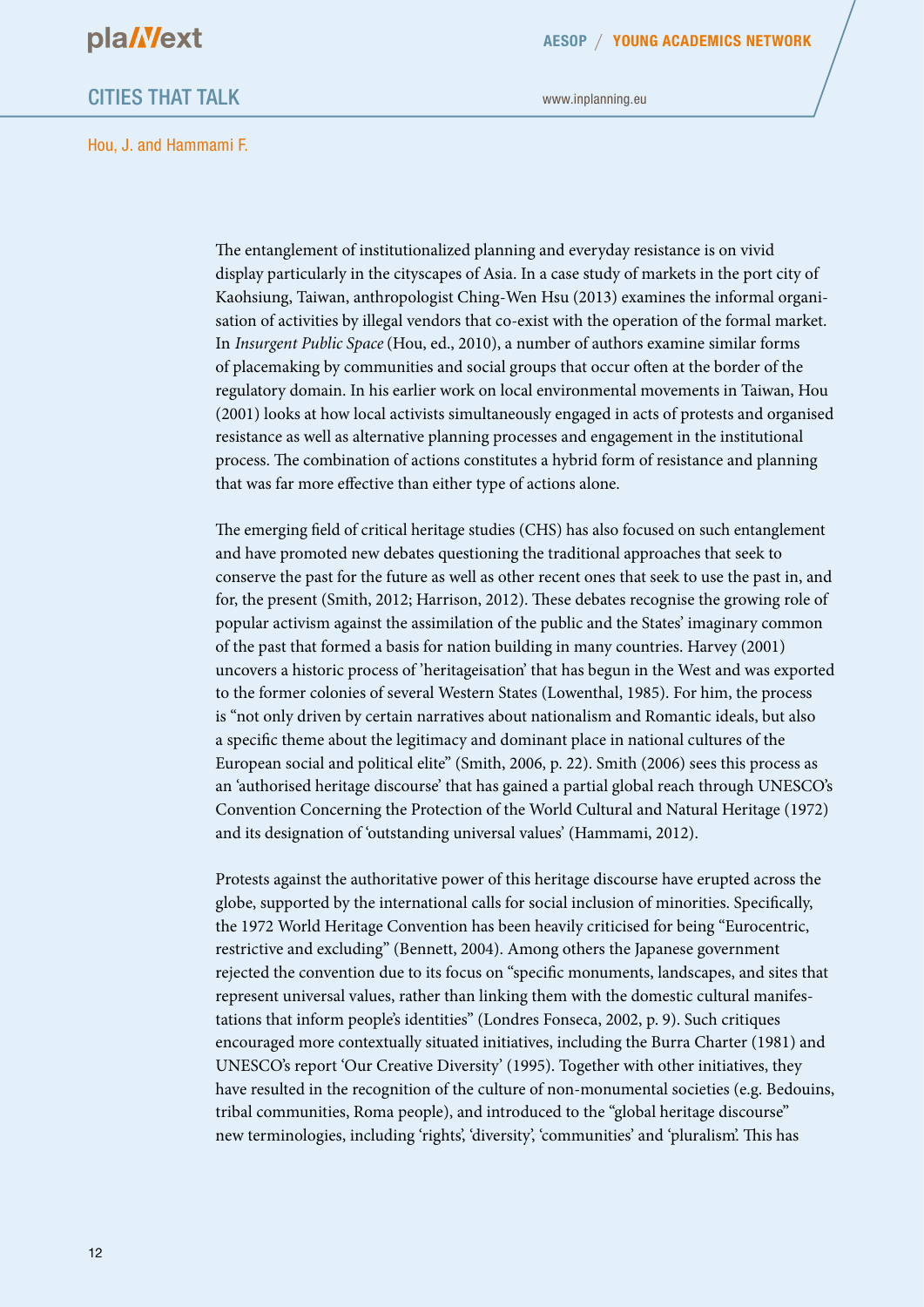ON THE ENTANGLED PATHS OF URBAN RESISTANCE, URBAN PLANNING AND HERITAGE CONSERVATION

eventually resulted in the adoption of the Convention for the Safeguarding of Intangible Cultural Heritage (2003) (Smith, 2006).

Certainly, professional heritage practices, at least in the Western societies, have increasingly opened up to new views, interest, interpretations and representations. However, the ambitions of modern states to sustain homogenised forms of cultural representation are likely to hinder their other parallel attempts to acknowledge peoples' rights to plural pasts. Graham et al (2007) call for pluralising the past and its representation in the public. This can be read along Žižek's (1997, p. 42) description of today's plurality as "a reverse process to the 'nationalisation of the ethnic' and a beginning of the 'ethnicisation of the national'". Other scholars within CHS also call for new ways of dealing with the past and its representation beyond the conventional divides between culture and nature, public and private, universal and local, official and unofficial, collective and personal (Harrison, 2012) so that "potential" heritages that fall outside the desired narrative of value do not in the process become cleansed, destroyed, or neglected.

On the entanglement between resistance and heritage conservation, protests against the implementation of large-scale development projects in the historic city area of Haga, located in Gothenburg, Sweden, generated in the 70s new political interest in the past as a resource for development. After 40 years of postponing a development plan in Gårda, a working class neighbourhood in Gothenburg, the protesters succeeded in 2014 to promote new political interest in the past, and led to the renovation of southern Gårda instead of destruction. In his article "conservation under occupation", Hammami (2012) analyses the informal local initiatives to renovate the Historic City of Nablus during the intensive Israeli military incursions in the city in 2002 and how these initiatives were supported by the local governments as an effective strategy of resistance to the occupation. The Palestinian National Authorities began in that period to see the political instrumentality of heritage as resistance. In 2012, they succeeded to include the 'Birthplace of Jesus: Church of the Nativity and the Pilgrimage Route' to the World Heritage Sites List, and in 2014 they also succeeded to include the Cultural Landscape of Southern Jerusalem, Battir, to the World Heritage in Danger List.

These historic and continued entanglements between urban resistance, city planning and heritage conservation can serve as a point of departure for further examining the implications of recent urban resistance movements for transforming the social and institutional practices of city making and a wider politics of the city. Rather than treating resistance simply as a form of disruption, what can we learn from the recent acts of urban resistance in terms of their tactics and strategies and implications for planning and conservation? What discourses and values are at the heart of these movements that can inform and inspire planning actions? What can the recent movements tell us about the roles of diverse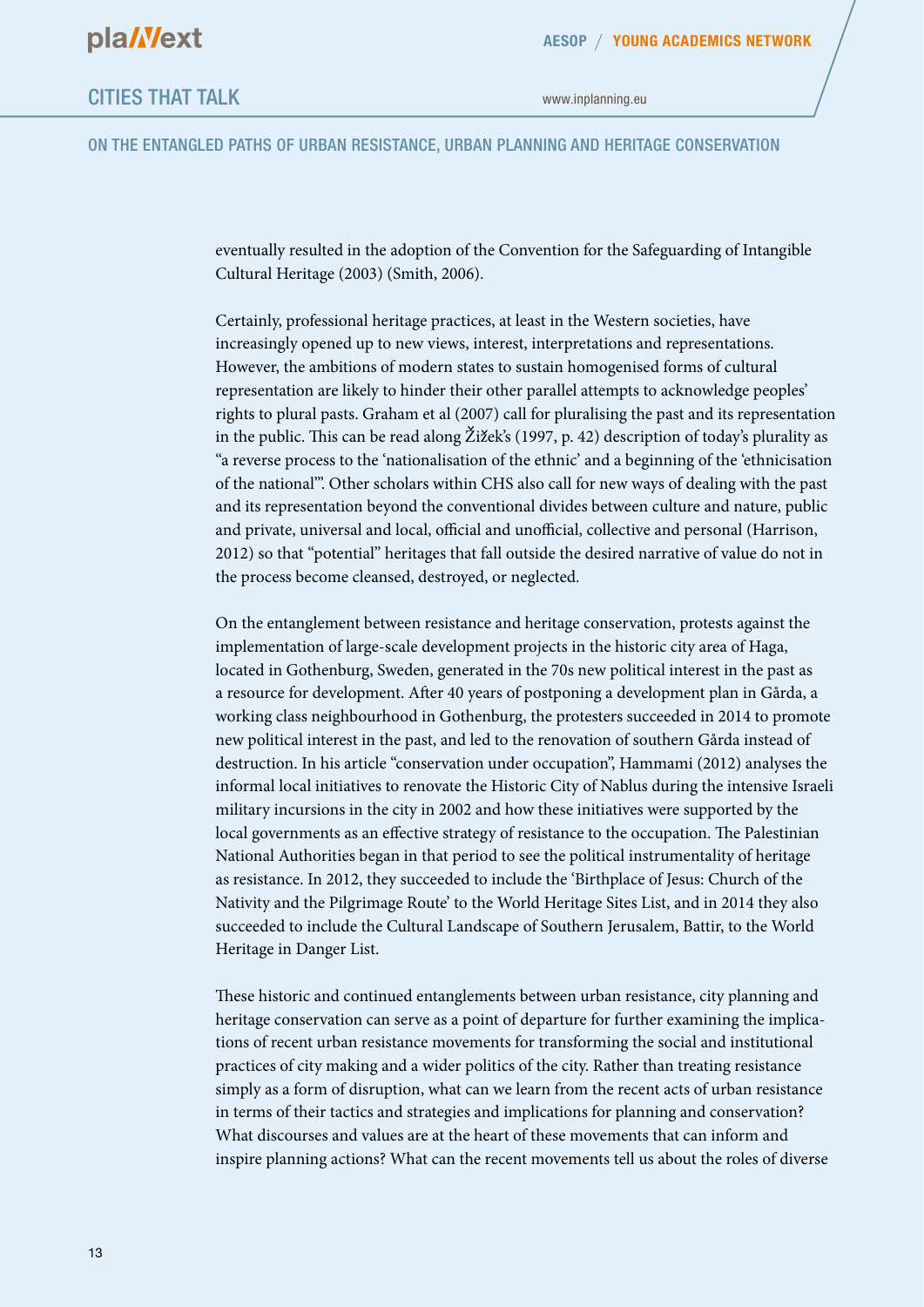

**AESOP YOUNG ACADEMICS NETWORK**

## CITIES THAT TALK

www.inplanning.eu

Hou, J. and Hammami F.

actors in the process of social and political change? How can planning and conservation practices enable and/or engage in a meaningful contestation of social values and political discourses? How can professional practices of planning and conservation go beyond institutional frameworks and regulatory practices to incorporate social and political actions?

This inaugural volume of *plaNext* features articles selected from the 8th annual AESOP Young Academics Conference that explored urban resistance in a wide range of contexts, ranging from everyday insurgencies to urban social movements (Caruso, et al., 2014). The first pair of articles addresses the intersection of urban resistance and planning knowledge and practice. In "The Shape of Knowledge Redistribution with Planning Cultures," Christian Peer discusses a major urban redevelopment project in Vienna and how citizens look for alternative ways to challenge the development plan in the face of limited participation. These included designing homepages, social media and networking, and forming a civic organisation. In "An Anatomy of Hope," Fredrik Torisson engages in a philosophical and theoretical discussion of the notion and politics of hope as a concept that is simultaneously critical and propositional. It further discusses the limitations and potentials of the principles of hope in contemporary spatial practices.

The second set of articles address the focus of public space and public life that has emerged as a central theme in many of the recent movements. Specifically, the critique and ideological challenge against a diminishing public realm has served as a basis for the resistance movements. In "Safety and Antagonistic Notions of Public Life," Lina Snodgrass developed a conceptual framework to examine the institutionalised notion of safety and practices governing the public life in the context of urban planning in Sweden. In "Re-designing Commons in Italy," Michele Vianello examines commons as an alternative institution for resource management and democratic decision-making. Specifically, the article examines the development of the concept of commons in the Italian context in both academic research and the social use of the term, and points to directions for further exploration in terms of how the concept of commons can be operationalised in the legal and institutional domain.

The final article provides a critical examination of the politics of resistance. In "Brazilian Uprising," Rafael Gonçalves de Almeida and Matheus da Silveira Grandi take a macro perspective on the politics of identity and space in the recent mass movements in Brazil, specifically how the processes of spatial diffusion and dispersion reflects a new politics of identity which can also result in the reproduction of dominant power relations.

These selected articles are by no means representative of a broad spectrum of papers and cases presented at the conferences or enacted around the world. Nevertheless, they offer a snapshot into the issues and questions that have aroused the interest of a new generation of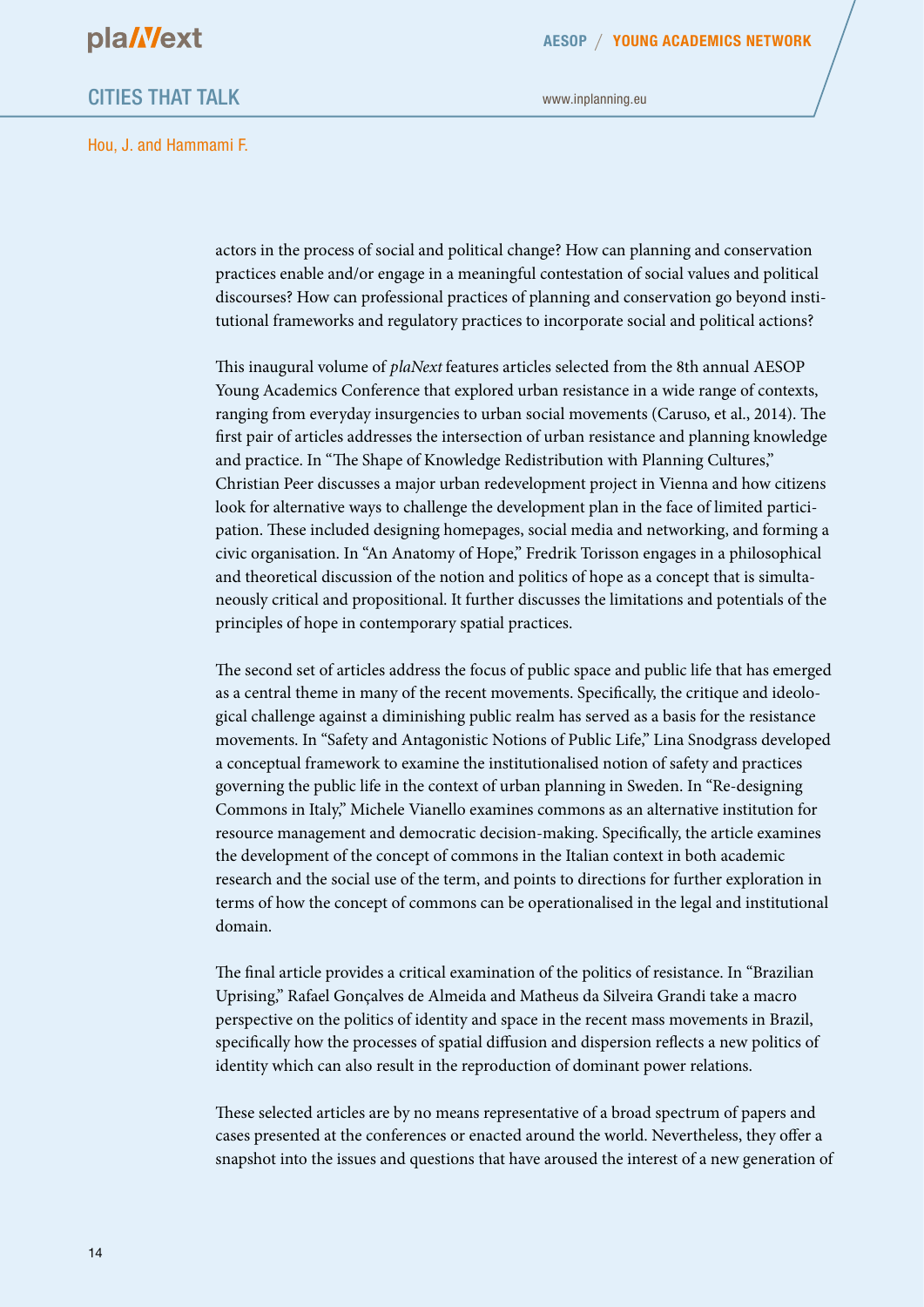#### ON THE ENTANGLED PATHS OF URBAN RESISTANCE, URBAN PLANNING AND HERITAGE CONSERVATION

scholars whose work may well shape the discourses and practices of planning and conservation in the decades to come. Their contributions to this volume, Cities that Talk, invite us to critically rethink the voices, dialogues, and debates in cities today and seek to make new theoretical and political sense of the contemporary phenomena of urban resistance. It is in the way that we may find resistance, planning, and conservation not only entangled but hopefully also enriched.

#### References

- › Ashworth, G. (1997). Preservation, Conservation and Heritage: Approaches to the Past in the Present through the Built Environment, Asian Anthropology, 10(1), 1-18.
- › Bennett, T. (2004). Pasts Beyond Memory: Museums, Evolution, Colonialism. London: Routledge.
- › Burke, G. (1976). Townscapes. Harmondsworth: Penguin.
- › Caruso, N., Hammami, F., Peker, E., Tulumello, S., & Ugur, L. (2014). Cities that talk: urban resistance as challenges for urban planning. Urban Research & Practice, 7(3), 354-358.
- › Castells, M. (1983). The City and the Grassroots. Berkeley and Los Angeles: University of California Press.
- › Douglass, M., and Friedmann, J. (eds.) (1998). Cities for Citizens. New York: Wiley.
- › Hammami, F. (2015). Conservation, Innovation and Healing of the Well-Preserved Medieval Ystad. Urban Research and Practice. 8(2).
- › Hammami, F. (2012). Conservation under Occupation: Conflictual powers and cultural heritage meanings. Planning Theory and Practice, 13(2), 233-256.
- › Harvey, C., D. (2001). Heritage pasts and heritage presents: temporality, meaning, and the scope of heritage studies. International Journal of Heritage. Studies. 7(3), 19–38.
- › Harrison, R. (2012). Heritage: Critical Approaches. New York: Routledge,
- › Holston, J. (1998). Spaces of Insurgent Citizenship. In Sandercock, L. (ed.), Making the Invisible Visible: A Multicultural Planning History (pp. 37-56). Berkeley: University of California Press.
- › Hou, J. (2001). Grassroots Practice of Environmental Planning: Enabling Community Actions Toward Local Environmental Sustainability in Taiwan. Doctoral Dissertation. University of California, Berkeley.
- › Hou, J. (ed.) (2010). Insurgent Public Space: Guerrilla Urbanism and the Remaking of Contemporary Cities. London and New York: Routledge.
- › Hsu, C-W. (2013). Planned Space and Unplanned Business: Three Stories from New Kujiang, Kaohsiung. In Hou, J. (ed.), City Remaking (pp. 92-108). Taipei: Rive Gauche Publishing House.
- › Keil, R. (1998). Greening the Polis or Policing Ecology? Local Environmental Politics in Los Angeles. In Douglass, M., & Friedmann, J. (eds.) Cities for Citizens (pp. 91-105). New York: Wiley.
- › Londres Fonseca, M. C. (2002). Intangible Cultural Heritage and Museum Exhibitions. ICOM UK News 63, 8-9.
- › Lowenthal, D. (1985). The Past is a Foreign Country. Cambridge: Cambridge University Press.